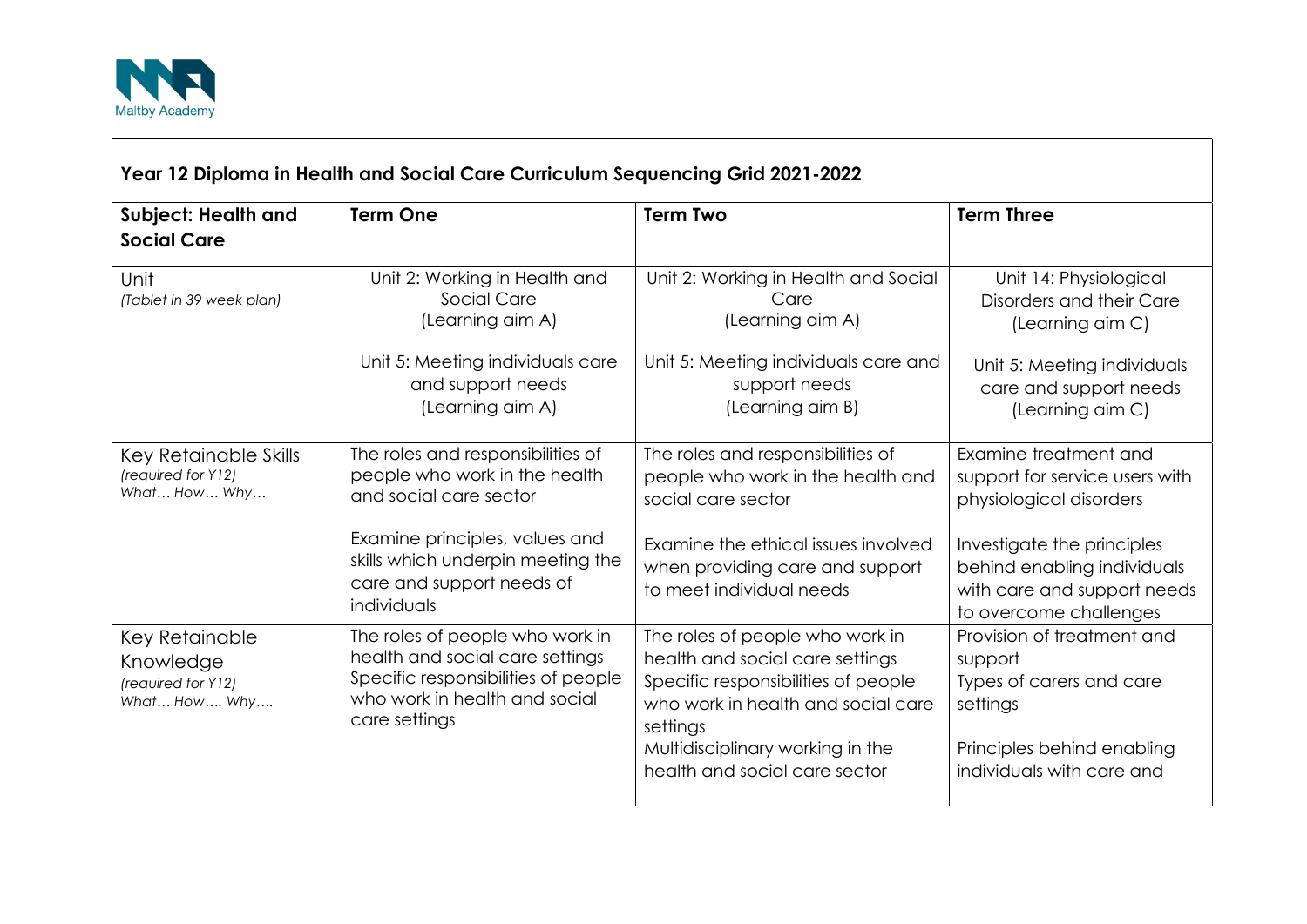

|                                                                                            | Principles, values and skills<br>underpinning meeting the care<br>and support needs of individuals                                                                                                                                                              | Ethical issues involved when<br>providing care and support needs<br>to meet individuals needs                                                                                                                                                                                                                                                                       | support needs to overcome<br>challenges                                                                                                                                                                         |
|--------------------------------------------------------------------------------------------|-----------------------------------------------------------------------------------------------------------------------------------------------------------------------------------------------------------------------------------------------------------------|---------------------------------------------------------------------------------------------------------------------------------------------------------------------------------------------------------------------------------------------------------------------------------------------------------------------------------------------------------------------|-----------------------------------------------------------------------------------------------------------------------------------------------------------------------------------------------------------------|
| Key Technical<br>Vocabulary<br>To be modelled and<br>deliberately practiced in<br>context. | Roles of workers<br>Responsibilities of workers<br><b>Doctors</b><br><b>Nurses</b><br>Midwives<br>Occupational therapists<br>Healthcare assistants<br>Social worker<br>Equality<br>Diversity<br><b>Discrimination</b><br><b>Skills</b><br>Attributes<br>Empathy | Roles of workers<br>Responsibilities of workers<br>Youth workers<br>Care assistants/managers<br>Support workers<br>Accountability<br>Policies<br>Procedures<br>Codes of conduct<br>Multi-disciplinary teams<br>Holistic<br>Ethical issues<br>Ethical approaches<br>Legislation<br>Guidance<br>Conflict of interest<br><b>Balancing resources</b><br>Minimising risk | Medication<br>Surgery<br>Rehabilitation programmes<br>Complementary therapies<br>Advice on lifestyle changes<br>Carers<br>Care settings<br>Overcoming challenges<br>Personalisation<br>Communication techniques |
| Opportunities for<br>reading                                                               | Job descriptions for role of professional 'day in the life of'<br>Cases of Baby P and Victoria Climbe<br>NHS website                                                                                                                                            |                                                                                                                                                                                                                                                                                                                                                                     |                                                                                                                                                                                                                 |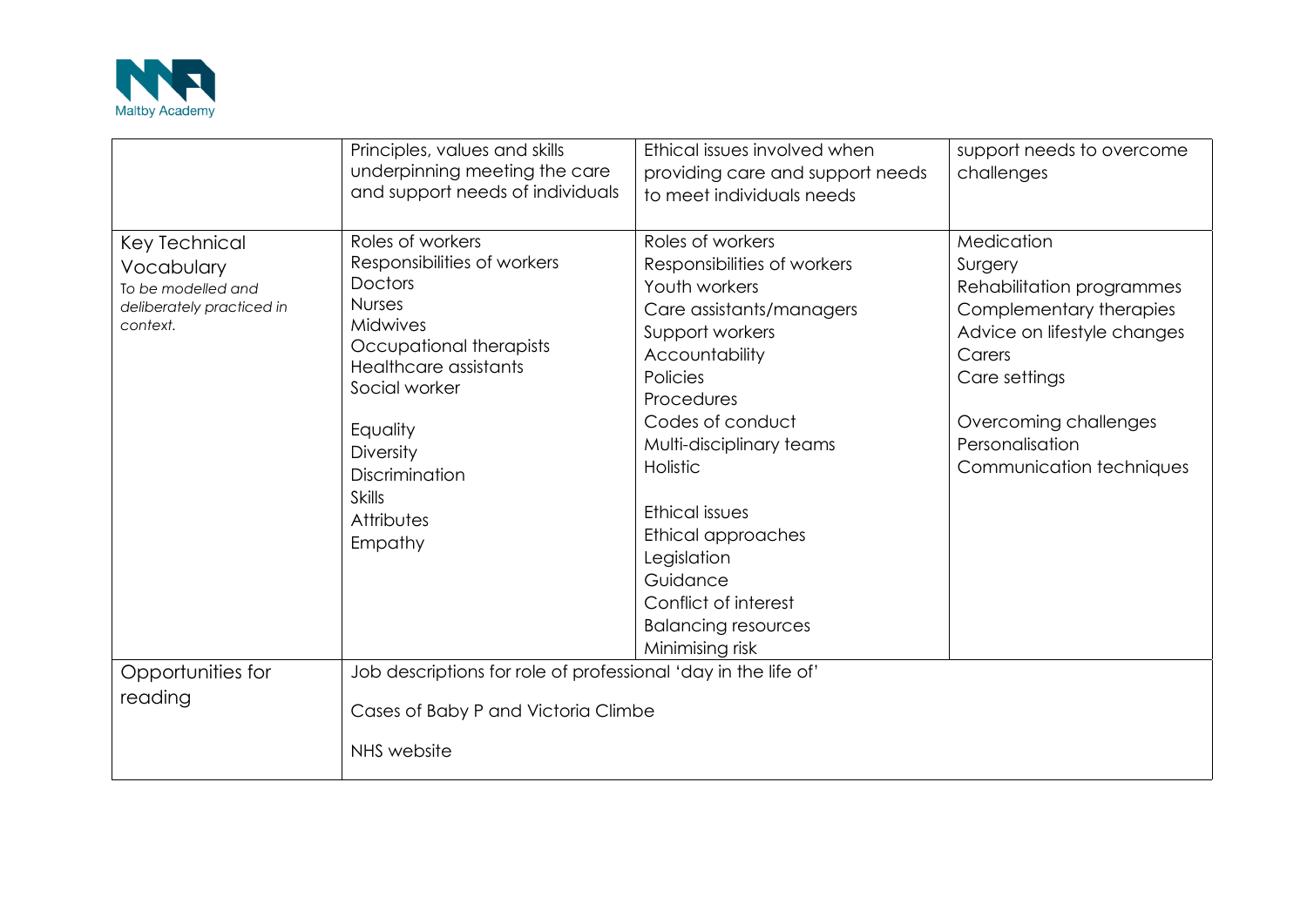

|                                                         | Simply Psychology                                                                                                                                           |  |
|---------------------------------------------------------|-------------------------------------------------------------------------------------------------------------------------------------------------------------|--|
|                                                         | Revise BTEC National Health and Social Care Revision Guide and workbook                                                                                     |  |
|                                                         | <b>BTEC National Health and Social Care student textbook</b>                                                                                                |  |
|                                                         | Local health care needs of a demographic area                                                                                                               |  |
| <b>Developing Cultural</b>                              | Applying the essential skills and knowledge to case studies and authentic contexts.                                                                         |  |
| Capital                                                 | Understanding the roles and responsibilities of health and social care professionals and how/where                                                          |  |
| Essential knowledge and skills<br>of educated citizens. | they can be accessed and how they work together to provide care                                                                                             |  |
|                                                         | Informative for post-18 education/career progression                                                                                                        |  |
|                                                         | Understanding how to apply equality and diversity to individuals                                                                                            |  |
|                                                         | Understanding the skills and attributes required to work within specific HSC professions/reflection upon<br>self for future career                          |  |
|                                                         | Understanding how professionals come to decision on care treatment based upon using different<br>theories to come to the best decision for the service user |  |
|                                                         | Exposing to legislations/organisations which advise on ethical issues in service user care                                                                  |  |
|                                                         | Understanding how professionals help service users to overcome their challenges and the importance<br>of communication                                      |  |
|                                                         | Understanding physiological disorders and where to access support from in terms of treatment.                                                               |  |
| <b>Authentic Connections</b>                            | Life skills through tutor time $-$ post-18 progression                                                                                                      |  |
| - Cross Curricular Links                                | Sociology - equality and diversity and ethical issues                                                                                                       |  |
|                                                         | <b>Psychology - theories and ethical issues</b>                                                                                                             |  |